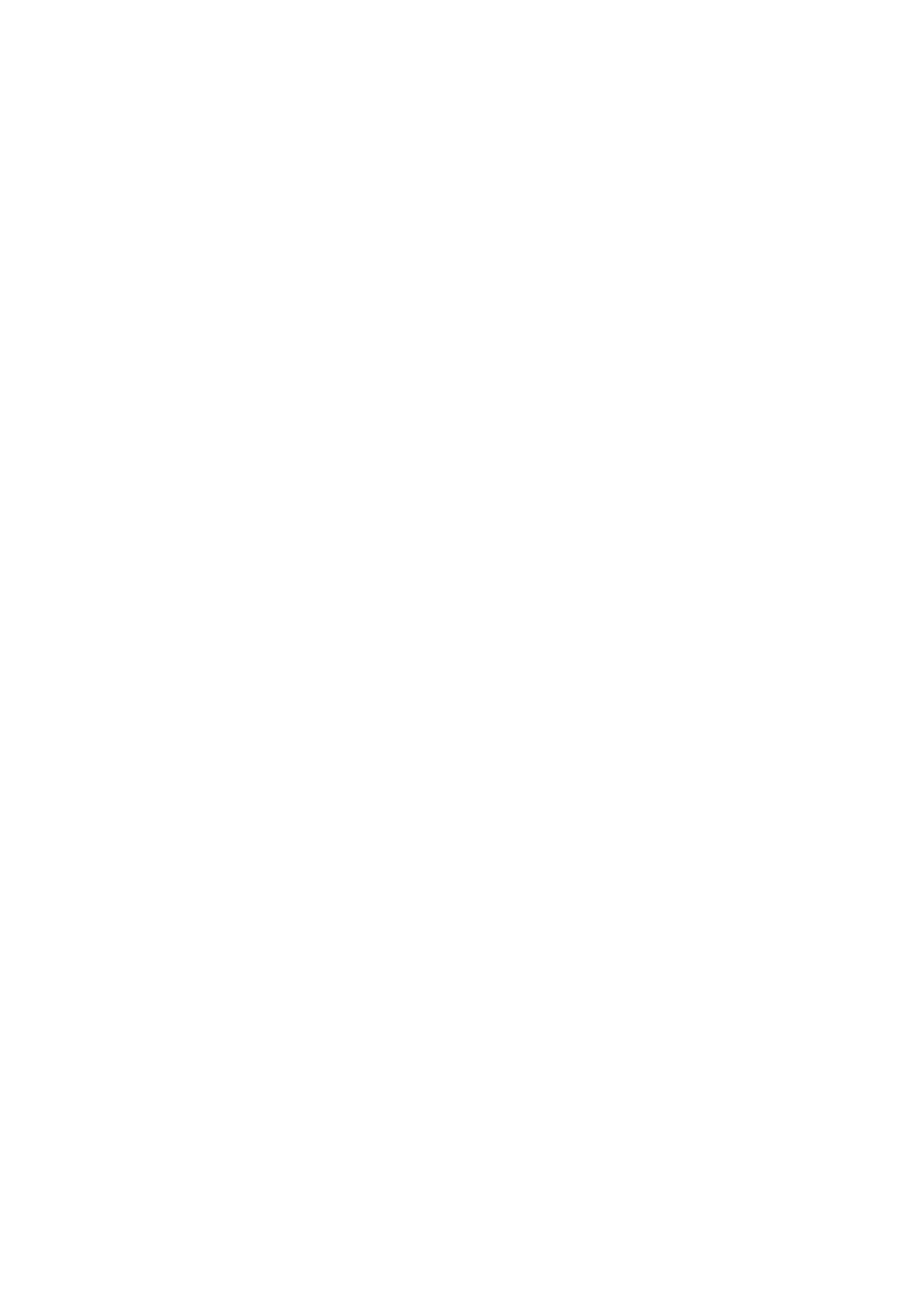# **AIR SPRAY GUNS**



| <b>ITEM</b>                                                                                                                                                                                                                                 | PART.NR.                   |                 | <b>MODEL DESCRIPTION</b>                                                                                                                                                                                                                                                                                                                                                                                                                                                       | QTY                                                                                                                                                           |
|---------------------------------------------------------------------------------------------------------------------------------------------------------------------------------------------------------------------------------------------|----------------------------|-----------------|--------------------------------------------------------------------------------------------------------------------------------------------------------------------------------------------------------------------------------------------------------------------------------------------------------------------------------------------------------------------------------------------------------------------------------------------------------------------------------|---------------------------------------------------------------------------------------------------------------------------------------------------------------|
|                                                                                                                                                                                                                                             |                            |                 |                                                                                                                                                                                                                                                                                                                                                                                                                                                                                |                                                                                                                                                               |
|                                                                                                                                                                                                                                             | 289255                     | <b>FINEX HP</b> | PRESSURE FEED CONVENTIONAL<br>WITH 1.8mm NOZZLE                                                                                                                                                                                                                                                                                                                                                                                                                                |                                                                                                                                                               |
|                                                                                                                                                                                                                                             | 289309<br>288891<br>288897 |                 | NEEDLE, NOZZLE AIR CAP KIT (incl. 1,2 & 10)<br>NEEDLE PACKING KIT (incl. 3-1, 3-2 & 4)<br>GUN REBUILD KIT (incl. parts marked *)                                                                                                                                                                                                                                                                                                                                               |                                                                                                                                                               |
| 1<br>$\overline{2}$<br>$3 - 1*$<br>$3 - 2^*$<br>$4^*$<br>$5*$<br>$6*$<br>$7^*$<br>$8 - 1*$<br>$8 - 2*$<br>$9^{\star}$<br>10<br>$11*$<br>$12 - 1$<br>$12 - 2*$<br>$13*$<br>$14*$<br>$15*$<br>$16*$<br>$17*$<br>$18*$<br>$19*$<br>$20*$<br>21 |                            |                 | CAP, air<br>NOZZLE, fluid<br>PACKING, fluid needle<br>PACKING, fluid needle<br>NUT, packing<br>KNOB, pattern adjustment<br>O-RING<br>GUIDE, fluid needle<br>GUIDE, fluid adjusting<br>KNOB, fluid adjusting<br>SPRING, fluid needle<br>NEEDLE, fluid<br>O-RING<br>BODY, gun<br>DISTRIBUTOR, air<br>FITTING, air inlet<br>VALVE, air adjustment<br>RING, retaining<br>PIN, trigger<br><b>TRIGGER</b><br>SPRING, air valve<br>VALVE, air<br>SEAT, air valve<br>CONNECTOR, fluid, | (1)<br>(1)<br>(1)<br>(1)<br>(1)<br>(1)<br>(1)<br>(1)<br>(1)<br>(1)<br>(1)<br>(1)<br>(1)<br>(1)<br>(1)<br>(1)<br>(1)<br>(2)<br>(1)<br>(1)<br>(1)<br>(1)<br>(1) |
|                                                                                                                                                                                                                                             |                            |                 | (pressure feed models only, not shown)                                                                                                                                                                                                                                                                                                                                                                                                                                         | (1)                                                                                                                                                           |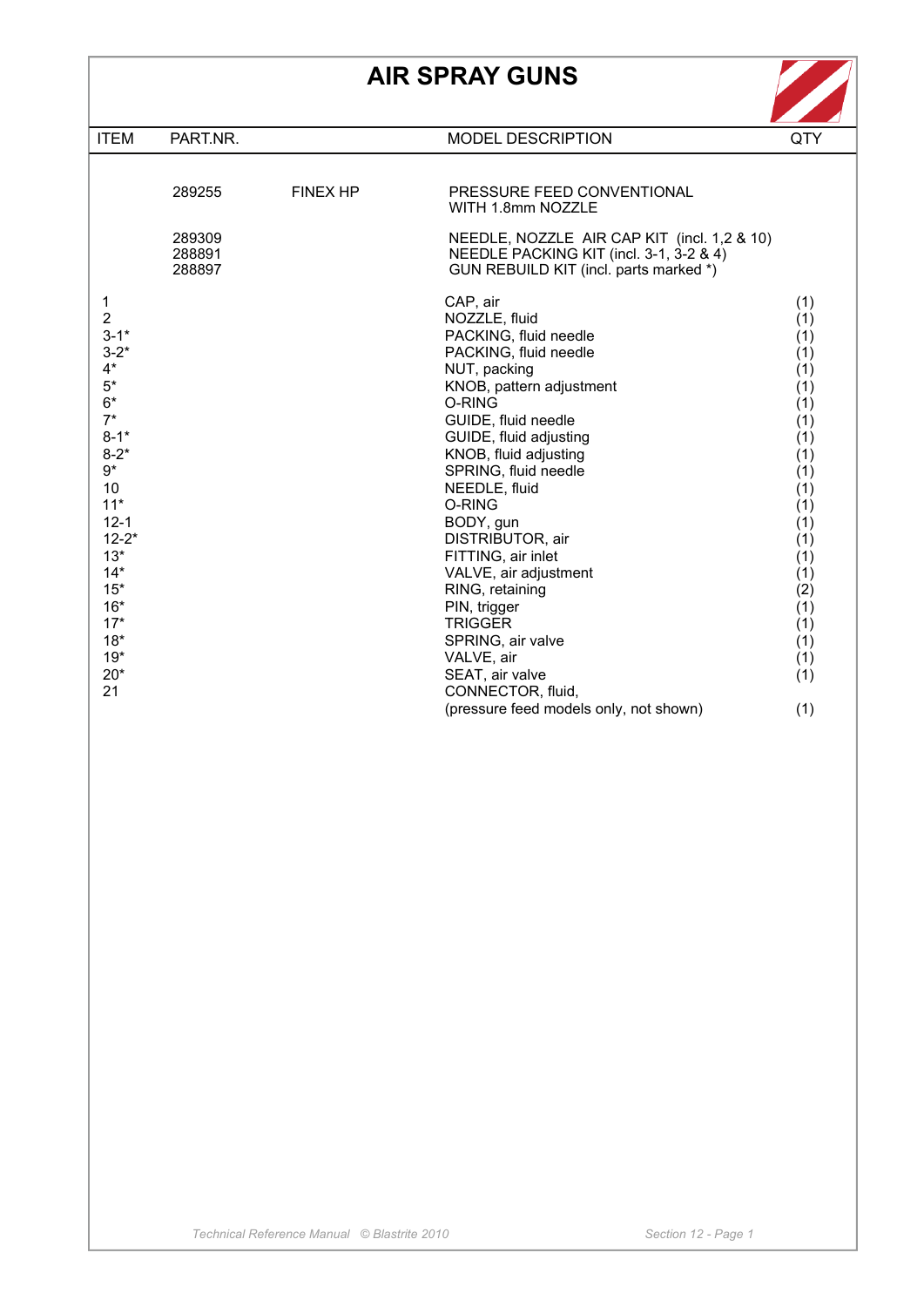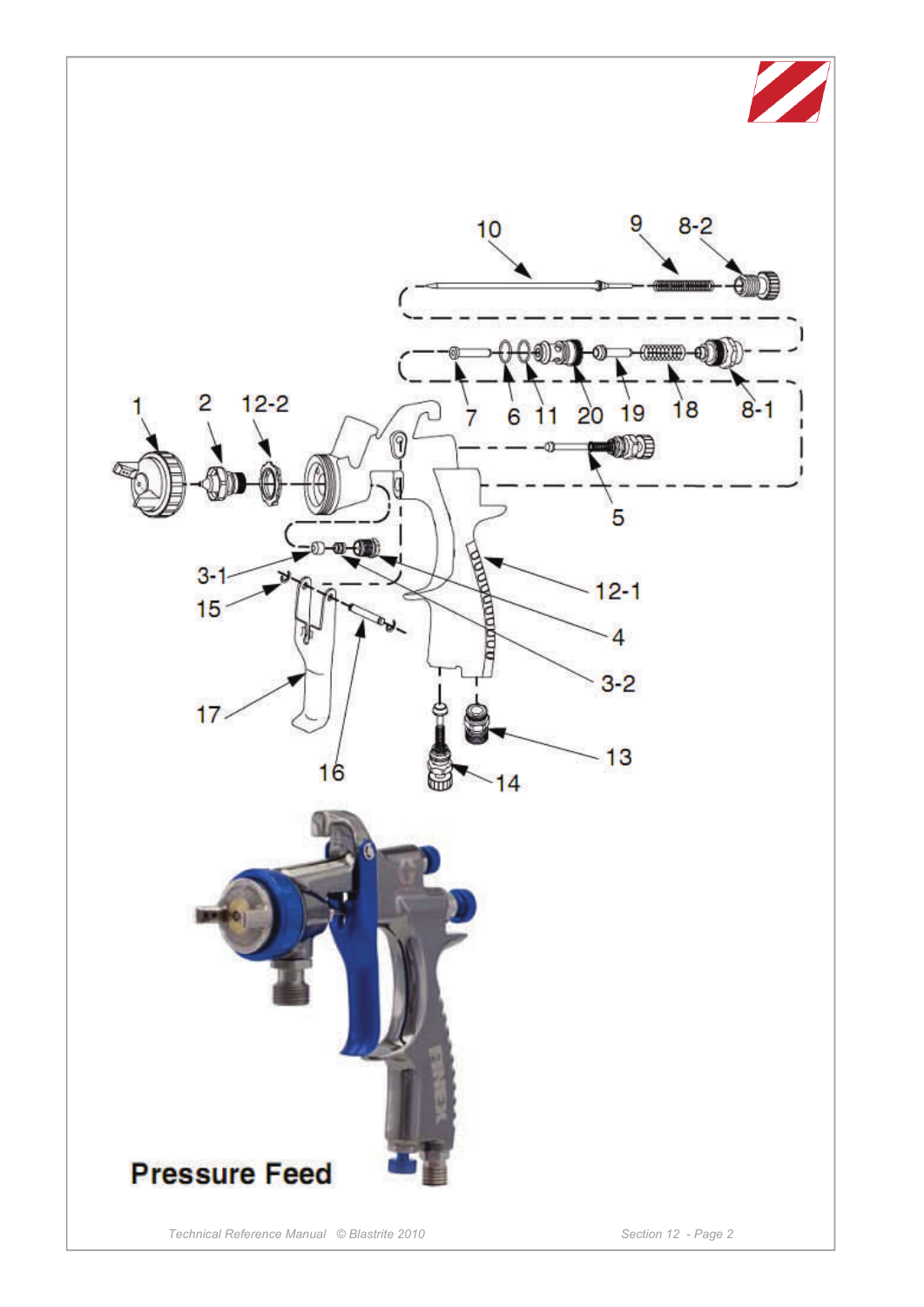# **XTR -7 AIRLESS SPRAY GUN (7250 psi)**



PART.NR. MODEL DESCRIPTION QTY

| 101) | XIR700        |
|------|---------------|
|      | XTR702        |
|      | XTR703        |
|      | <b>XTR704</b> |
|      | XTR705        |

101) XTR700 Gun Round Handle 4 finger Trigger, no Tip (1) XTR702 Gun Oval Insulated Handle 4 finger Trigger, with Tip (519) (1) XTR703 Gun Oval Insulated Handle 2 finger Trigger, with Tip (519) (1) XTR704 Gun Round Handle 4 finger Trigger, with Tip (519) (1) XTR705 Gun Round Handle 4 finger Trigger, with Tip (519) (1)

| Ref.<br>No.      | Part No.      | <b>Description</b>                                                    | Qty.                    | Ref.<br>No. | Part No. | <b>Description</b>                            | Qty. |
|------------------|---------------|-----------------------------------------------------------------------|-------------------------|-------------|----------|-----------------------------------------------|------|
| 1.               | 15E178        | BODY, gun                                                             | 1                       | 24          | 119740   |                                               | 1    |
| $2^*$            | 245881        | SEAL, retainer assembly                                               | 1                       |             |          | O-RING, packing (included<br>with item13)     |      |
| $3^*$            |               | <b>GASKET</b>                                                         | 1                       |             |          |                                               |      |
| 4                | 15A864        | CAP, end                                                              | 1                       | 26          | 287032   | FILTER, 60 mesh<br>(included with gun)        | 1    |
| 5                | 117350        | SPRING, compression                                                   | 1                       |             |          |                                               |      |
| 6                | 15E088        | RETAINER, needle                                                      | 1                       |             | 287033   | FILTER, 100 mesh                              |      |
| 7                | 15E085        | PIN, actuator                                                         | $\overline{\mathbf{c}}$ |             | 287034   | FILTER, 60 and 100 mesh                       |      |
| $8*$             | 248591        | STEM, valve                                                           | 1                       |             |          | combo                                         |      |
| $9*$             | 156766        | <b>GASKET</b>                                                         | 1                       | 29          | 222385   | <b>WARNING CARD</b>                           | 1    |
| $10*$            | 245858        | SEAT, valve                                                           | 1                       | 34          | 187346   | <b>WARNING TAG</b>                            | 1    |
| 11 <sub>†</sub>  | 192272        | PIN, pivot (included with items                                       | 1                       |             |          |                                               |      |
|                  |               | 16a, 16b, 16c)                                                        |                         | $35*$       | 194744   | TOOL, installation, packing                   | 1    |
| 12 <sub>†</sub>  | 203953        | SCREW, cap hex hd (included                                           | 1                       |             |          |                                               |      |
|                  |               | with items 16a, 16b, 16c)                                             |                         |             |          |                                               |      |
| 13               | 248952        | HANDLE, tube assembly (includes<br>item 24) swivel included, not sold | 1                       |             |          |                                               |      |
|                  |               | seperately                                                            |                         |             |          |                                               |      |
| $14*$            | 179733        | SEAL, sleeve                                                          | 1                       | $\ast$      |          | Parts included in Repair Kit 248837, pur-     |      |
| 15a              | 276997        | HANDLE, gun (see table below)                                         | 1                       |             |          | chases separately. Installation tool (35) in- |      |
| 15 <sub>b</sub>  | 15E083        | HANDLE, gun (see table below)                                         | 1                       |             | cluded.  |                                               |      |
| 16a <sub>†</sub> | 287449        | TRIGGER (see table below)                                             | 1                       |             |          | Replacement Danger and Warning labels, tags   |      |
| 16 <sub>b</sub>  | 287450        | TRIGGER (see table below)                                             | 1                       |             |          | and cards are not available at no cost.       |      |
| 16 <sub>ct</sub> | 287451        | TRIGGER (see table below)                                             | 1                       |             |          |                                               |      |
| 18               | XHD001        | XHD RAC Guard for pressures up                                        | 1                       | Ť           |          | Parts included in Kit 287449 (16a), 287450    |      |
|                  |               | to 500 bar (50.0 MMPa, 7250 psi)                                      |                         |             |          | (16b) and 287451 (16c), purchased sepa-       |      |
| 19               | <b>XHDxxx</b> | XHD RAC SWITCH, tip 519 size                                          | 1                       |             | rately.  |                                               |      |
|                  |               | (includes items 19a - 19c)                                            |                         |             |          |                                               |      |
| 19a              |               | SEAL, fluid                                                           | 1                       |             |          |                                               |      |
| 19 <sub>b</sub>  |               | <b>GASKET</b>                                                         | 1                       |             |          |                                               |      |
| 19 <sub>c</sub>  |               |                                                                       |                         |             |          |                                               |      |

| <b>Gun Part No.</b> | <b>Reference Nos.</b> |                 |     |                 |     |    |
|---------------------|-----------------------|-----------------|-----|-----------------|-----|----|
|                     | 15a                   | 15 <sub>b</sub> | 16a | 16 <sub>b</sub> | 16c | 19 |
| <b>XTR700</b>       |                       |                 |     |                 |     |    |
| <b>XTR702</b>       |                       |                 |     |                 |     |    |
| <b>XTR703</b>       |                       |                 |     |                 |     |    |
| <b>XTR704</b>       |                       |                 |     |                 |     |    |
| <b>XTR705</b>       |                       |                 |     |                 |     |    |

Note: All part numbers start with EQP-SP -Therefore SAGE reference to Part no. XTR700 is EQP-SP-XTR700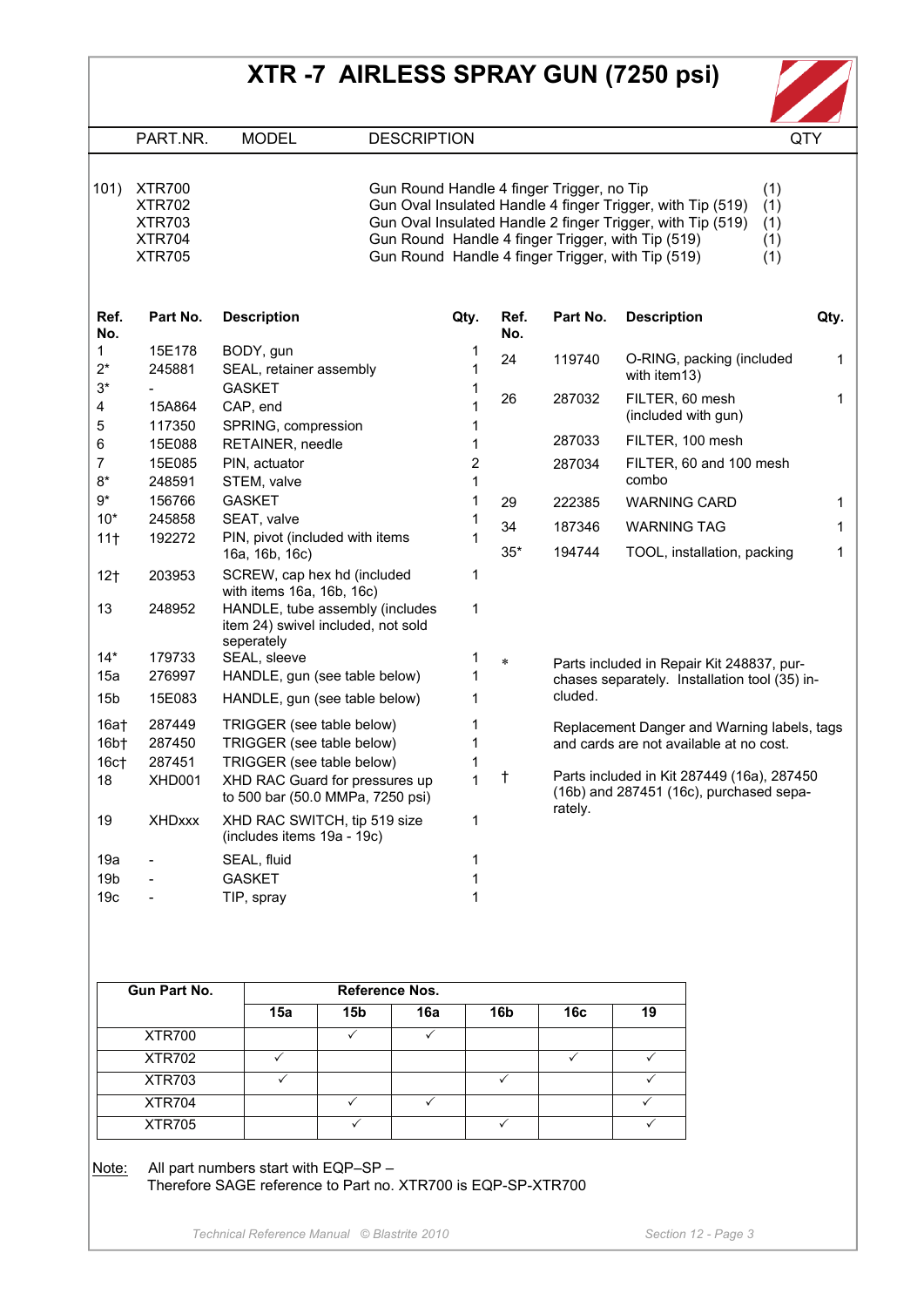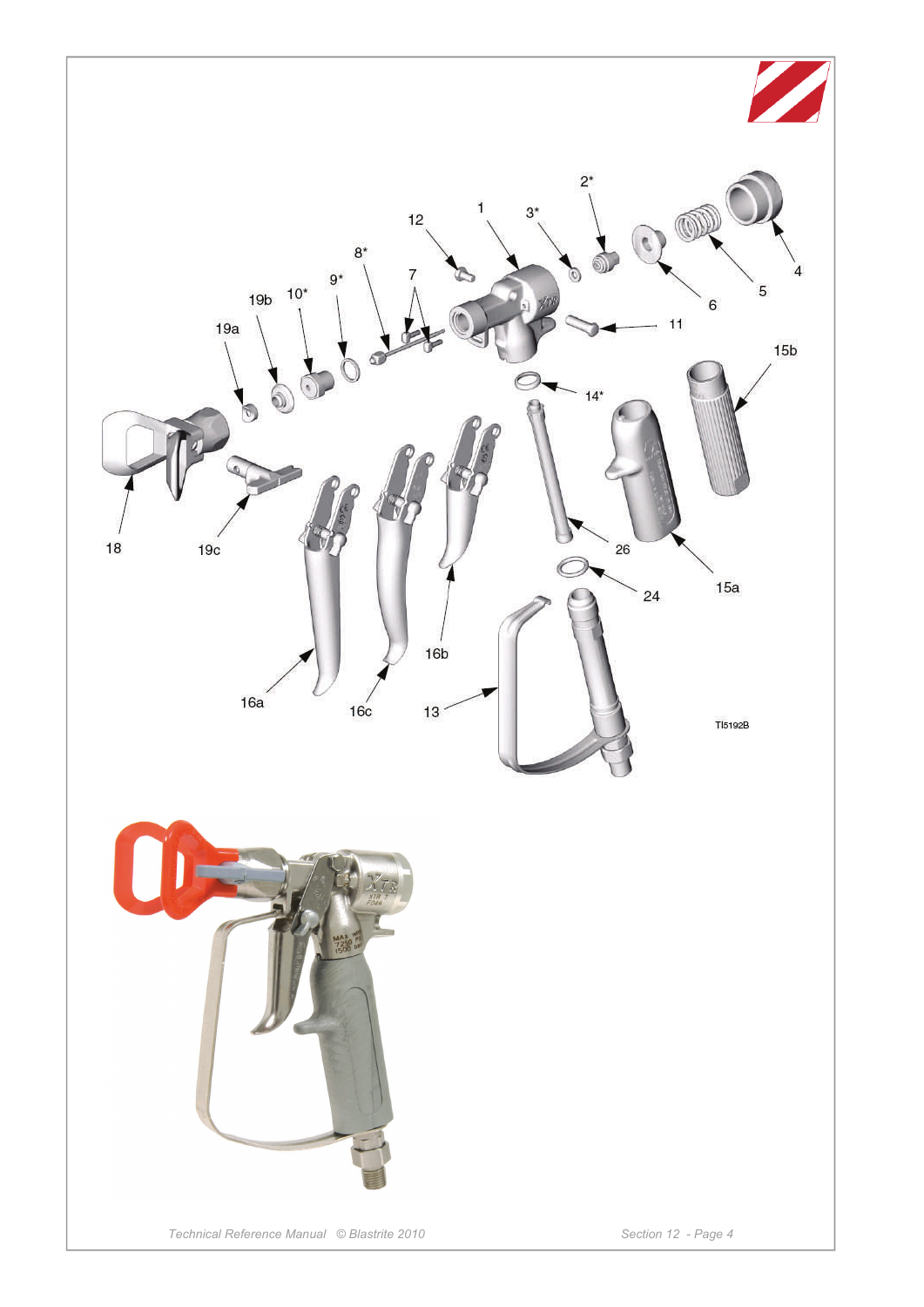## **POLE GUN WITH CLEANSHOT SHUT-OFF VALVE**



PART.NR. MODEL DESCRIPTION QTY

#### **287030 CLEANSHOT SHUT-OFF VALVE**

### **Ref.**

**\** 

| No.<br>1          | Part No.<br>218070 | <b>Description</b><br>NEEDLE-DIFFUSER / SEAL<br>KIT                                                | Qty.<br>1      |
|-------------------|--------------------|----------------------------------------------------------------------------------------------------|----------------|
| 2                 | 244193             | TRIGGER, gun, inline                                                                               | 1              |
| 3                 | 196869             | GUARD, trigger                                                                                     | 1              |
| 4                 | 238817             | KIT, swivel 1                                                                                      | $\mathbf{1}$   |
| 5                 | 218131             | <b>FLUID FILTER ASSEMBLY</b><br>(standard 50 mesh) includes<br>replacement parts 5a, 5b,<br>5c, 5d | 1              |
| 5a                | 179722             | RETAINER, spring                                                                                   | 1              |
| 5 <sub>b</sub>    | 179731             | <b>ELEMENT, strainer</b>                                                                           | 1              |
| 5c                | 179763             | SPRING, compression                                                                                | 1              |
| 5d                | 179750             | RETAINER, spring                                                                                   | 1              |
| 6<br>$\checkmark$ | 179733             | SEAL, sleeve                                                                                       | 1              |
| 7                 | 107110             | <b>LOCKNUT</b>                                                                                     | 1              |
| 8                 | 197052             | ADAPTER, RAC                                                                                       | 1              |
| 10                | 197058             | <b>BRACKET, stem</b>                                                                               | 1              |
| 11                | 197568             | HOUSING, fluid, locking<br>(North America / Asia)                                                  | 1              |
|                   | 196828             | HOUSING, fluid, locking<br>(Europe)                                                                | 1              |
| 12                | 113409             | RETAINER, guard                                                                                    | 1              |
| 13                | 195788             | HANDLE, gun (North Amer-<br>ica / Europe)                                                          | 1              |
|                   | 243393             | HANDLE, gun (Asia)                                                                                 | 1              |
| 14                | 104938             | PACKING, o-ring                                                                                    | 1              |
| 19                | 177538             | STUD, trigger                                                                                      | $\overline{2}$ |
| 20                | 105334             | NUT, lock, hex                                                                                     | 2              |
| 21                | 222385             | <b>WARNING CARD (not</b><br>shown)                                                                 | 1              |
| 23                | 187348             | COVER, warning                                                                                     | $\mathbf{1}$   |

| Ref.<br>No.     |        | Part No. Description                      | Qtv |
|-----------------|--------|-------------------------------------------|-----|
| 30              | 246215 | RAC X Hand Tite Guard                     | 1   |
| 31              | 244162 | CleanShot valve complete                  | 1   |
| $32 \checkmark$ | LTX517 | RAC X Latex SWITCHTIP.<br>size 517        | 1   |
| 33              | 162263 | GASKET, non-metallic                      | 2   |
| 34              | 120190 | PACKING, o-ring                           | 2   |
| 35              | 244363 | KIT, swivel repair (includes<br>$35a-35d$ | 1   |
| 36              | 245687 | KIT, Valve body                           | 1   |
| 40              | 244163 | 3-FOOT POLE                               | 1   |
| 41              | 244164 | 6-FOOT POLE                               |     |

Replacement Danger and Warning labels, tags and cards are available at no cost.

 $\checkmark$  Keep these spare parts on hand to reduce down time.

Part number provided for reference only. Not available as a replacement part.

Note: All part numbers start with EQP–SP – Therefore SAGE reference to Part no. 287030 is EQP-SP-287030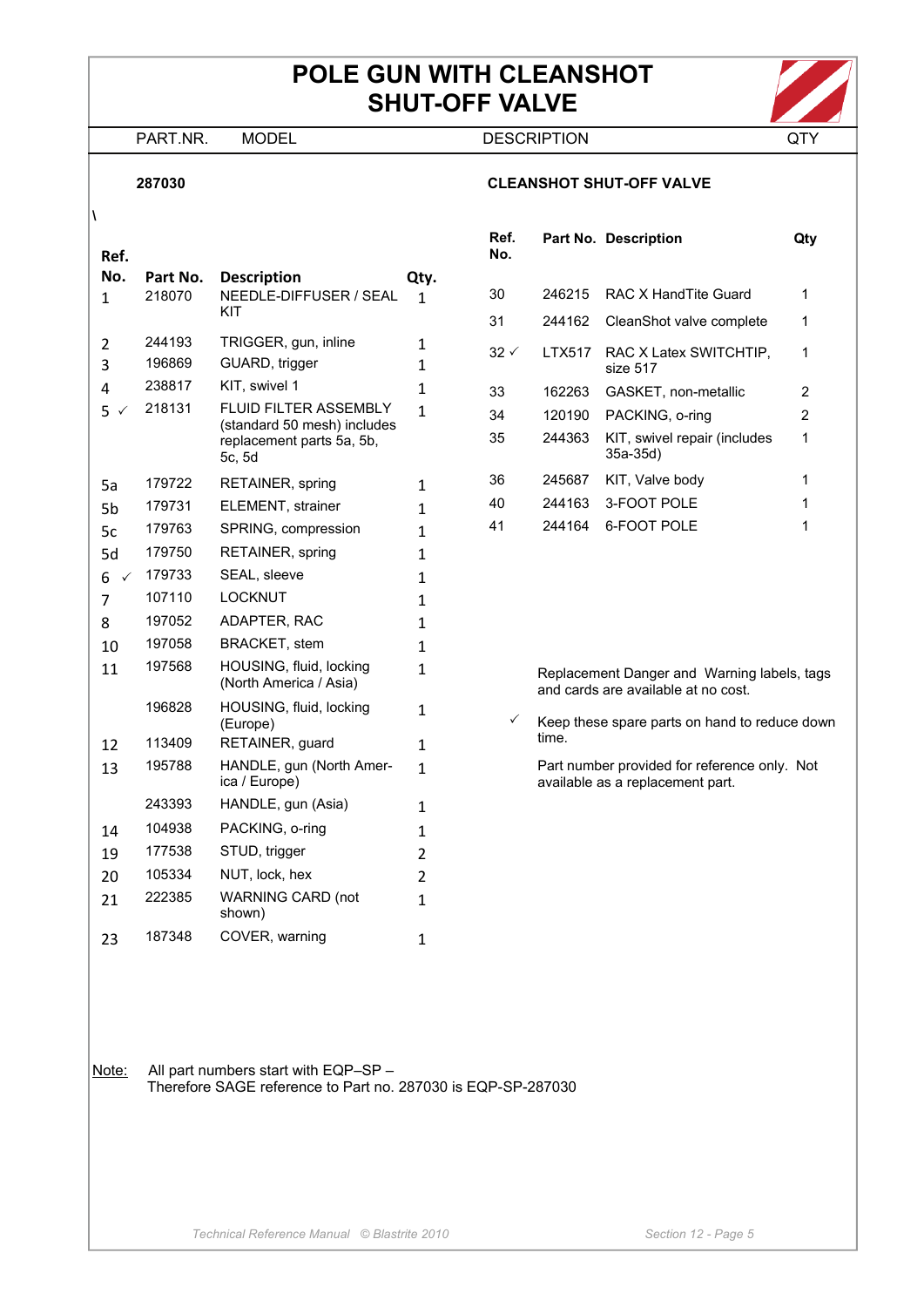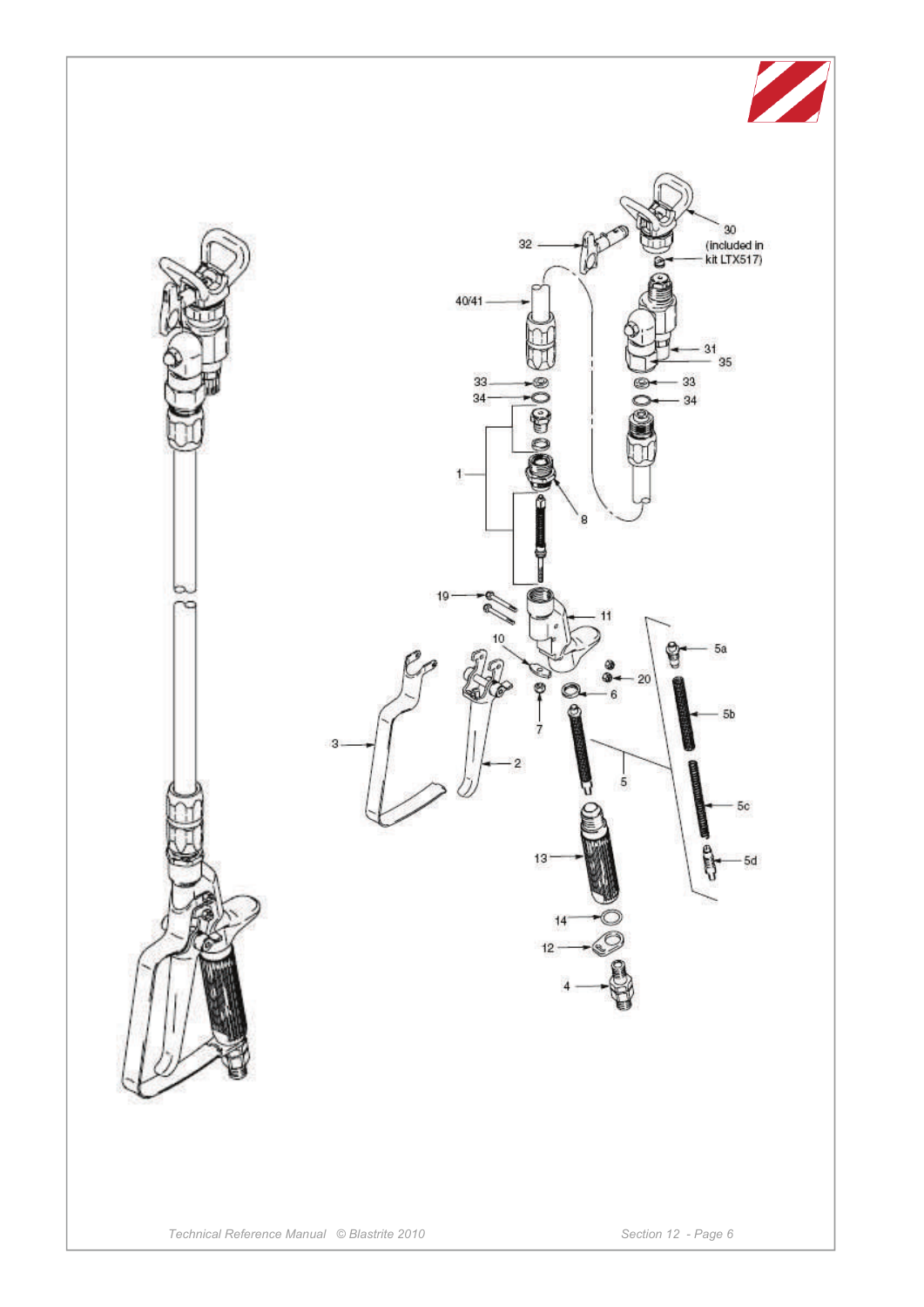# **CLEANSHOT SHUT-OFF VALVE**

PART.NR. MODEL DESCRIPTION QTY



#### **244162 CLEANSHOT SHUT-OFF VALVE**

|                 | Ref. No. Part No. | <b>Description</b>     | Qty. |
|-----------------|-------------------|------------------------|------|
| 31a             |                   | SEAT, valve            | (1)  |
| 31 <sub>b</sub> |                   | <b>GASKET</b>          | (1)  |
| 31 <sub>c</sub> |                   | RETAINER, ball         | (1)  |
| 31d             |                   | DAMPENER, spring       | (1)  |
| 31e             |                   | SPRING, compression    | (1)  |
| 31f             |                   | GUIDE, spring          | (1)  |
| 31g             |                   | SEAL, u-cup            | (1)  |
| 31h             |                   | PACKING, o-ring        | (1)  |
| 31i             |                   | RETAINER, u-cup        | (1)  |
| 31j             |                   | CAP, end, u-cup        | (1)  |
| 31k             |                   | KNOB, valve            | (1)  |
| 35a             |                   | SWIVEL, inlet assembly | (1)  |
| 35 <sub>b</sub> |                   | NUT, cap               | (1)  |
| 35c             |                   | PACKING, o-ring        | (2)  |
| 35d             |                   | PACKING, o-ring        | (1)  |
| 36              | 245687            | KIT, Valve body        | (1)  |
|                 |                   |                        |      |

Note: All part numbers start with EQP-SP -Therefore SAGE reference to Part no. 244162 is EQP-SP-244162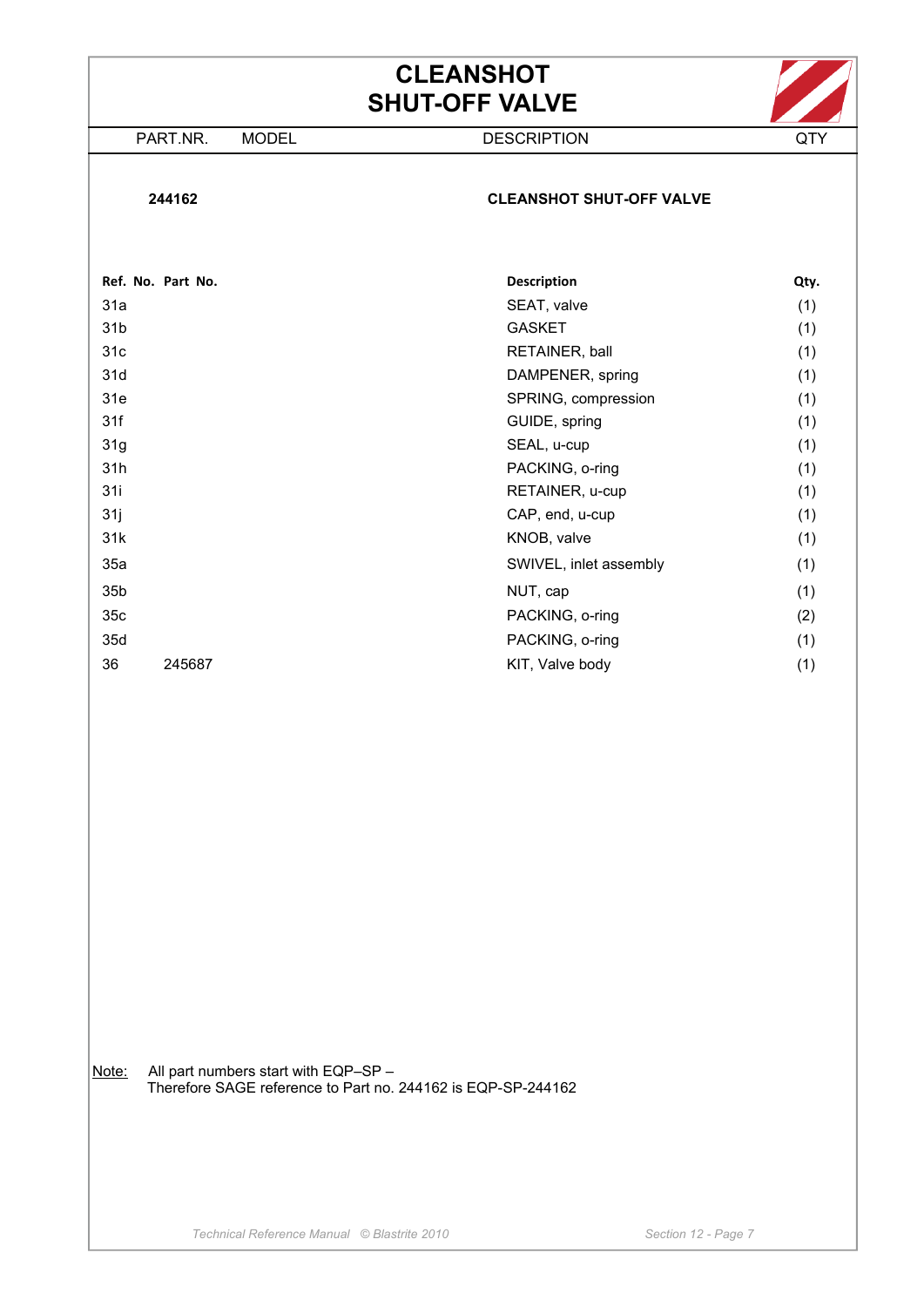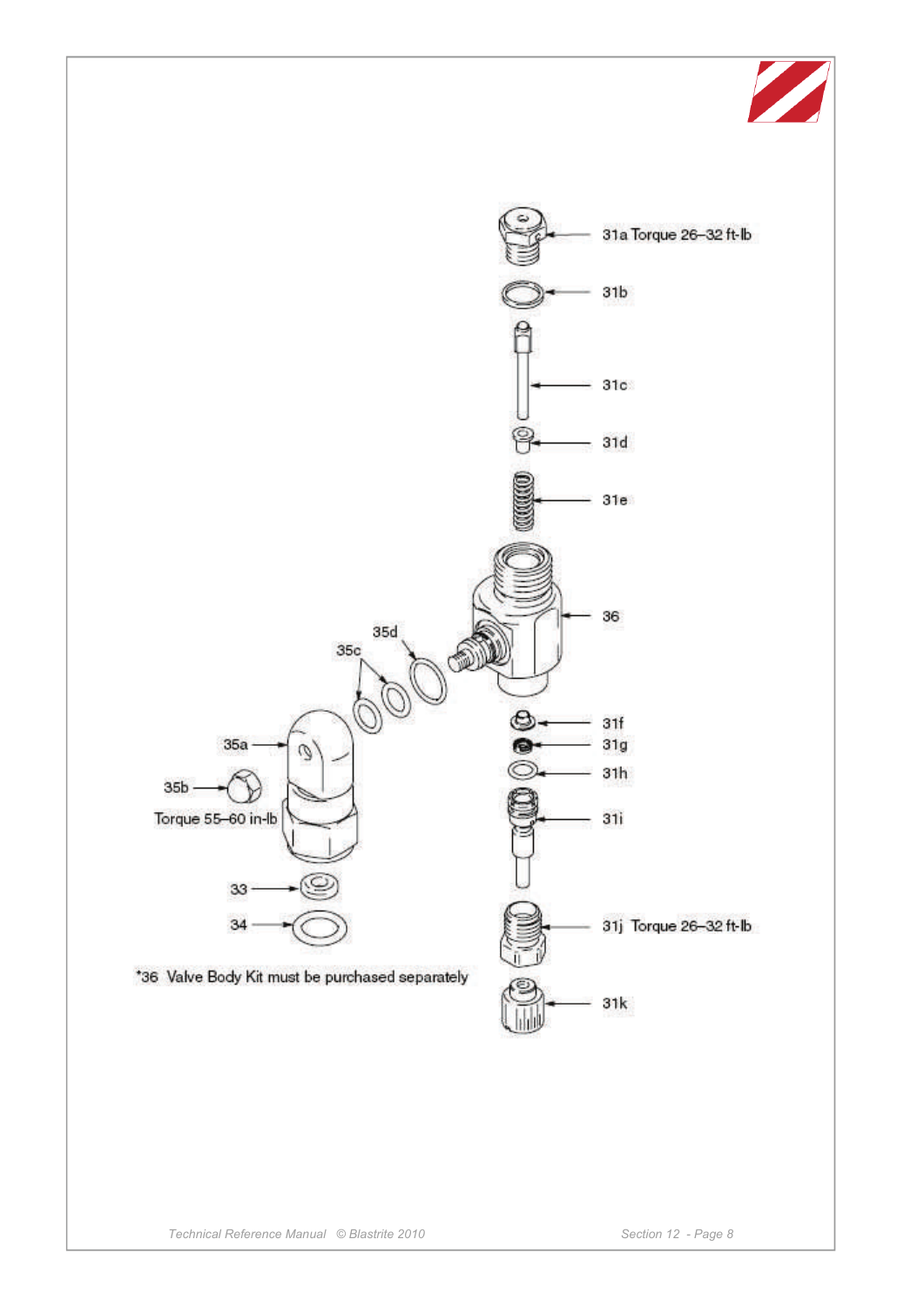# **SLIVER PLUS SPRAY GUN**



|        | <b>MODEL</b><br>PART.NR.                      | <b>DESCRIPTION</b>                                           | QTY  |
|--------|-----------------------------------------------|--------------------------------------------------------------|------|
|        | 246240                                        | SILVER PLUS SPRAY GUN                                        |      |
|        | Ref No. Part No.                              | <b>Description</b>                                           | Qty. |
| 2      | 235474                                        | NEEDLE KIT - includes items 2a to 2c                         | (1)  |
| 2a*    |                                               | DIFFUSER/SEAT                                                | (1)  |
| 2b*    |                                               | GASKET, copper                                               | (1)  |
| $2c^*$ |                                               | <b>NEEDLE</b>                                                | (1)  |
| 6      | 235482                                        | FLUID HOUSING, two finger                                    | (1)  |
| β      | 187985                                        | TRIGGER, two finger                                          | (1)  |
| 9      | 102207                                        | SETSCREW, 1/3-20                                             | (1)  |
| 10     | 187965                                        | PIVOT PIN                                                    | (1)  |
| 11     | 235471                                        | <b>GUN HANDLE</b>                                            | (1)  |
| 12     | 203953                                        | SCREW, hex washer hd, 10-24                                  | (1)  |
| 13     | 107091                                        | SCREW, 1/4 - 20                                              | (2)  |
| 14     | 187987                                        | WARNING TAG not shown                                        | (1)  |
| 15     | 222385                                        | WARNING CARD not shown                                       | (1)  |
| 21     | 246215                                        | HandTite Tip Guard                                           | (1)  |
| 22     | <b>LTX517</b>                                 | RAC X Switch Tip, Size 517                                   | (1)  |
| 23     | 246453                                        | OneSeal (5-pack)                                             | (1)  |
|        |                                               |                                                              |      |
|        | Note:<br>All part numbers start with EQP-SP - | Therefore SAGE reference to Part no. 244162 is EQP-SP-246240 |      |
|        |                                               |                                                              |      |